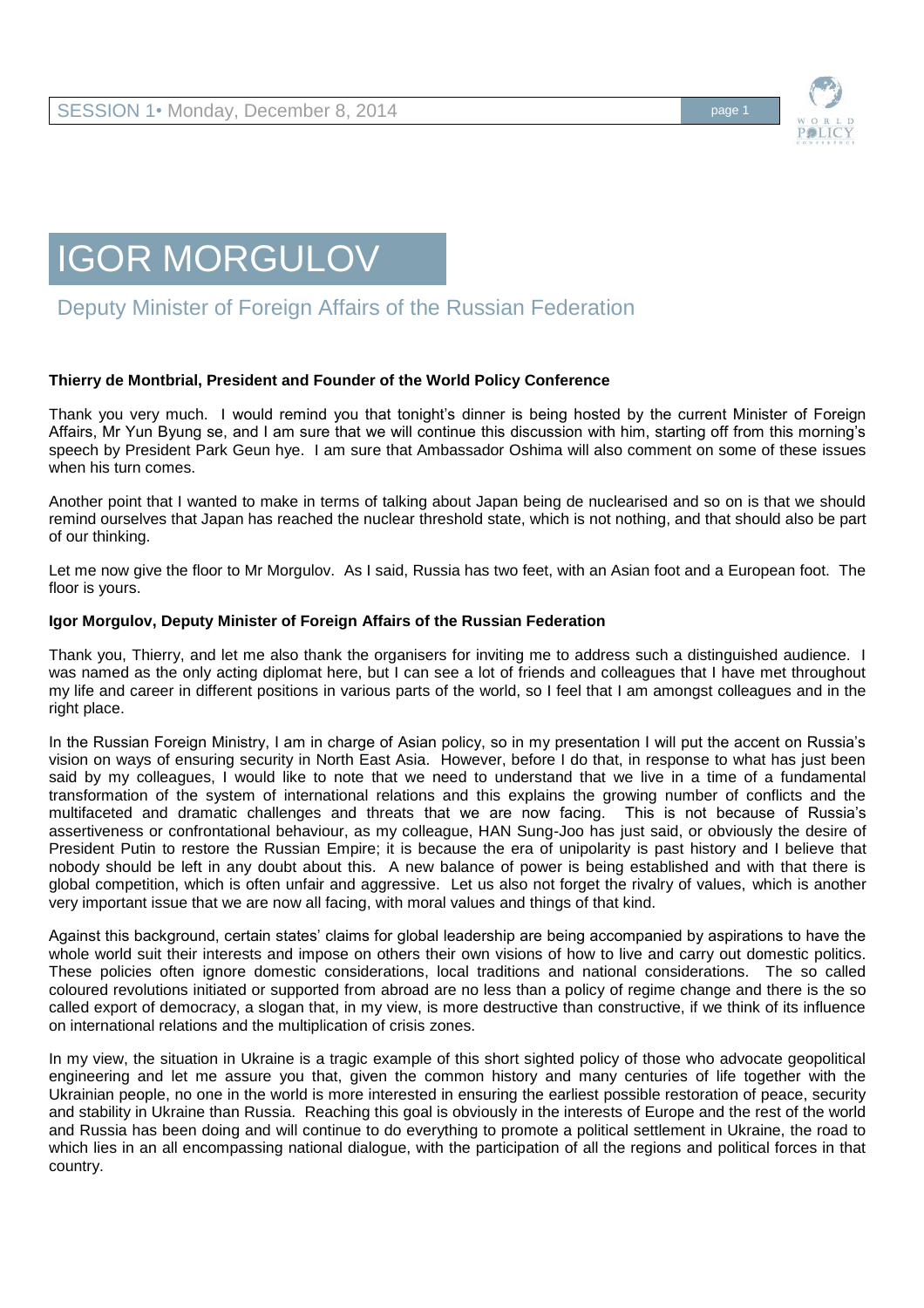

Thierry is absolutely right. Russia has two feet, or, as we prefer to say, two heads, as our national emblem, the eagle, looks towards the east and the west. We are situated in both Europe and Asia and we therefore feel the need to strengthen the mechanism for global security particularly strongly. As was rightly mentioned, it took decades to build an instrument for maintaining security in Europe and this has now grown into a certain system. This is not perfect and the Ukrainian crisis has proved that this tuned mechanism fails from time to time.

Against this background, we are concerned that no mechanisms whatsoever on security have been established in Asia Pacific and Russia believes that it is becoming increasingly urgent to elaborate common rules of conduct, which would promote an atmosphere of cooperation, trust and mutual understanding, preventing confrontation and the unhealthy competition which I mentioned. The importance of building an advanced, sustainable and robust security architecture in the region was underlined by all the leaders of the ASEAN countries and their dialogue partners, including Russia, China and the United States in their speeches at the recent East Asia Summit in Naypyidaw. I was there and was delighted to hear all the leaders of the major countries participating in the meeting expressing this idea.

Russia proceeded from this very understanding when it proposed last year, with the support of China and Brunei, an initiative on framework principles on strengthening security and developing cooperation in the Asia Pacific region. Substantial steps in carrying out this idea have already been made. We have had three seminars, with one in Moscow, one in Bandar Seri Begawan and one in Jakarta and these clearly demonstrated the urgency and importance of such dialogue. Our proposal correlated to other similar national initiatives and we all remember President Xi Jinping's initiative on new security in Asia, which he took forward during the Conference on Interaction and Confidence Building (CICA) meeting in Shanghai in May. There is also the Indonesian initiative on the Treaty of Friendship and Cooperation in the Indian and Pacific Oceans and there are some ideas from our Indian friends on Asia Pacific security. We also heard today about the initiatives of the President of the Republic of Korea, Madame Park Geun hye. Altogether, therefore, this could provide the basis of some synergy from all these proposals and on that basis we could start a serious dialogue on how to proceed with security arrangements in this part of the world.

Russia is very determined to continue this work with a view to establishing a common instrument for ensuring security in Asia Pacific, the need for which will increase steadily as the role of the region in global affairs grows. As a major objective for the future, we see the conclusion of a legally binding document, with some kind of treaty or agreement on security in the greater Asia Pacific region. We are not, of course, idealists and understand that this is easier to say than do, and the task will probably be able to be attained step by step at a pace that is comfortable to all. However, we believe that this should be set as a goal in our movement towards realising this security initiative.

I will not dwell on the Korean Peninsula, as the next session is devoted to the issues in that region, but we obviously understand that the situation in this particular part of the world is especially important for security arrangements. I believe that the problem here is that we have old lines of division. Thierry said that we do not need to make new lines of division, but here we have old lines of division and we need to remove them. By the way, these lines of division are a legacy of the Cold War and are ideological. While they are not removed we cannot achieve anything in building an effective security system in this sub region. We should therefore elaborate the idea of launching a kind of sub regional Helsinki Process in North East Asia and, again, this could be discussed in greater detail during the next session.

In conclusion, I just want to underscore that Russia's policy in Asia Pacific has no hidden agenda. We are open and transparent. Our main goal is to establish a system of inter state relations which would correspond fully with the present realities and respect the interests of all the countries in the region. This should be done on the basis of broad dialogue, with the participation of the maximum number of regional players and this system should provide opportunities for the development of multilateral trade, economic and investment cooperation, the overcoming of existing security challenges, the prevention of the emergence of new threats and the promotion of the creation of integrated economic and political space. We are open for this cooperation and I believe that we have everything we need to achieve this goal.

**Thierry de Montbrial, President and Founder of the World Policy Conference**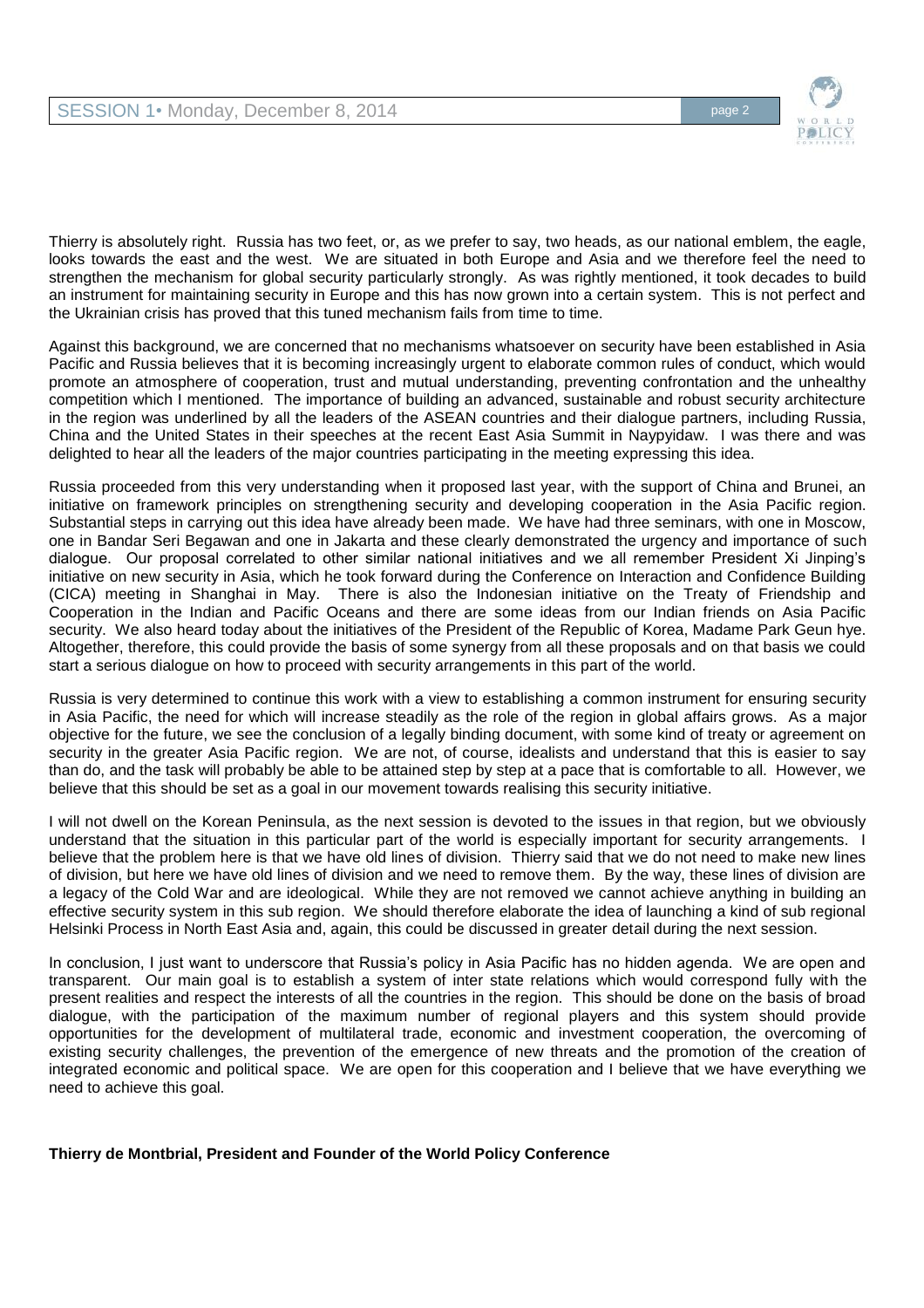

Thank you very much, Igor. That was a very interesting intervention. Let me ask you two short questions. Firstly, you used the term 'geopolitical engineering'. Could you elaborate a little more on what you mean by this unusual expression? Secondly, you know that at the first World Policy Conference in Evian in 2008 President Medvedev was there, as Jean David reminded us, and he made a speech which I personally thought was very important, where he proposed to update the Helsinki CSCE Final Act of 40 years ago – next year, we commemorate its 40th anniversary. My question therefore: is the …. proposal to update the CSCE process still on the table?

#### **Igor Morgulov, Deputy Minister of Foreign Affairs of the Russian Federation**

Regarding geopolitical engineering, we sometimes feel that some people, and I would not name these forces, are interested in running some geopolitical experiments and they sit far away from the places where these events take place. These people just like playing games, and they are playing games with serious issues and the lives of people, as we can see in Ukraine, for example.

#### **Thierry de Montbrial, President and Founder of the World Policy Conference**

Would you say that Zbigniew Brzezinski is the kind of man who likes geopolitical engineering?

Igor MORGULOV

I would not like to name names here.

#### **Thierry de Montbrial, President and Founder of the World Policy Conference**

However, that is one name among others. It is the great chessboard.

#### **Igor Morgulov, Deputy Minister of Foreign Affairs of the Russian Federation**

You may know some names, but I would not name them. However, this is quite a serious issue and we believe that it is very important to understand that we cannot play with issues such as security in Europe and Asia. This is too important an issue for geopolitical engineering.

I am sorry, but I did not get your second question.

#### **Thierry de Montbrial, President and Founder of the World Policy Conference**

It was the idea of updating the CSCE, which was the substance of President Medvedev's speech in Evian in October 2008 at the first World Policy Conference. Is this proposal still on the table from the Russian viewpoint?

#### Igor MORGULOV

Let me come back to this question, as I am not sure that I am ready to give you an answer right now. I can check with my colleagues and let you know.